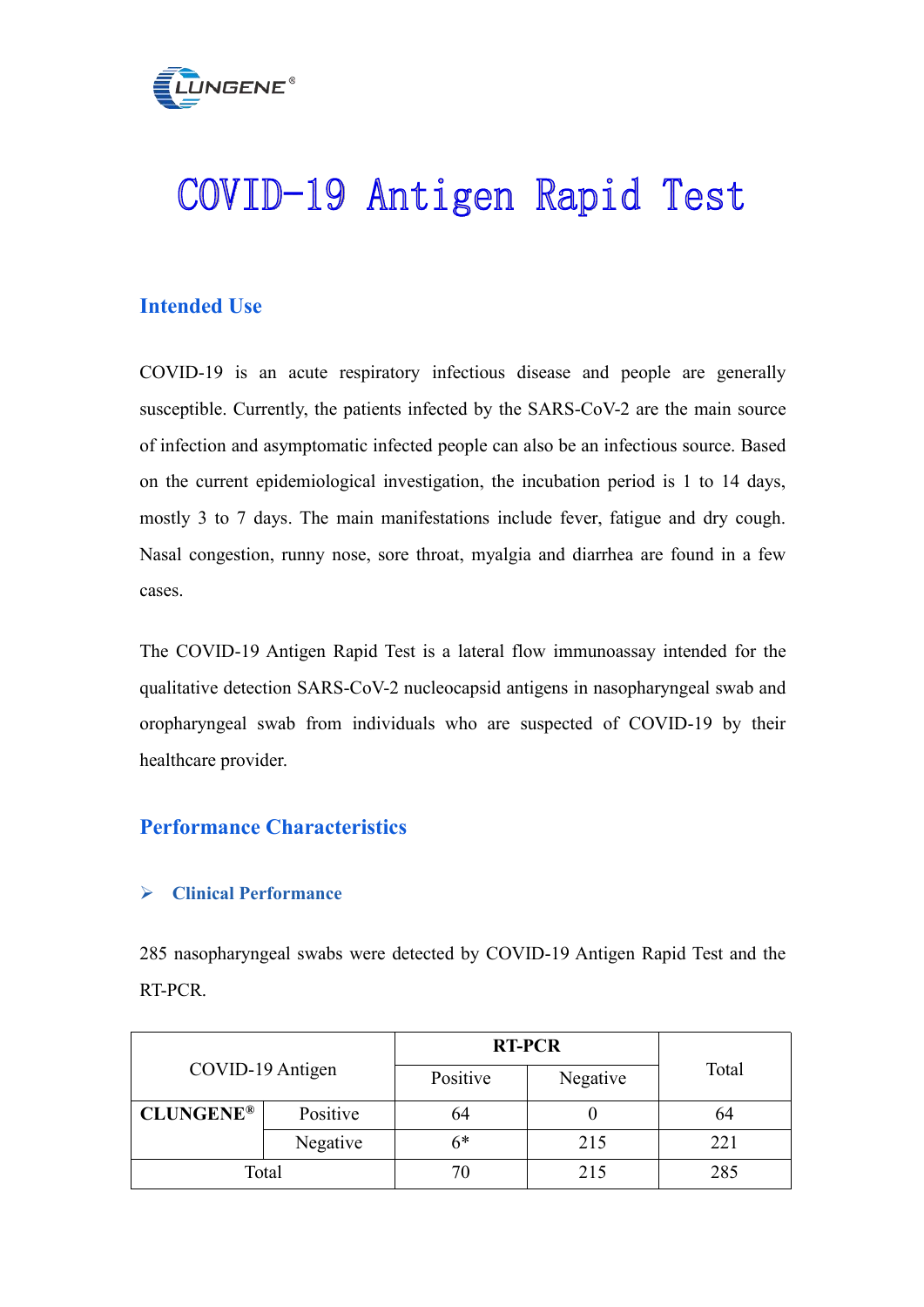

Sensitivity (PPA)= 91.4% (64/70), (95%CI: 82.5% ~ 96.0%)

Specificity (NPA)=  $100\%$  (215/215), (95%CI: 98.2% $\sim$  100%)

\*The 6 discordant specimens had Ct values of34, 36, 35.5, 34, 35, 33.

The PPA is 98.5% (64/65) (95%CI: 91.8%  $\sim$  99.7%) with specimens of a Ct count ≤33.

### **Limit of Detection (Analytical Sensitivity)**

The study used cultured SARS-CoV-2 virus, which is β-propiolactone and heat inactivated and spiked into nasopharyngeal swab specimen. The Limit of Detection (LoD) is  $5 \times 10^{2.67}$  TCID<sub>50</sub>/mL.

### **Cross Reactivity (Analytical Specificity)**

We have evaluated 32 commensal and pathogenic microorganisms that may be present in the nasal cavity and no cross-reactivity was observed.

### **High-dose Hook Effect**

The COVID-19 Antigen Rapid Test was tested up to  $1.0 \times 10^{5.67}$  TCID<sub>50</sub>/mL of inactivated SARS-CoV-2 and no high-dose hook effect was observed.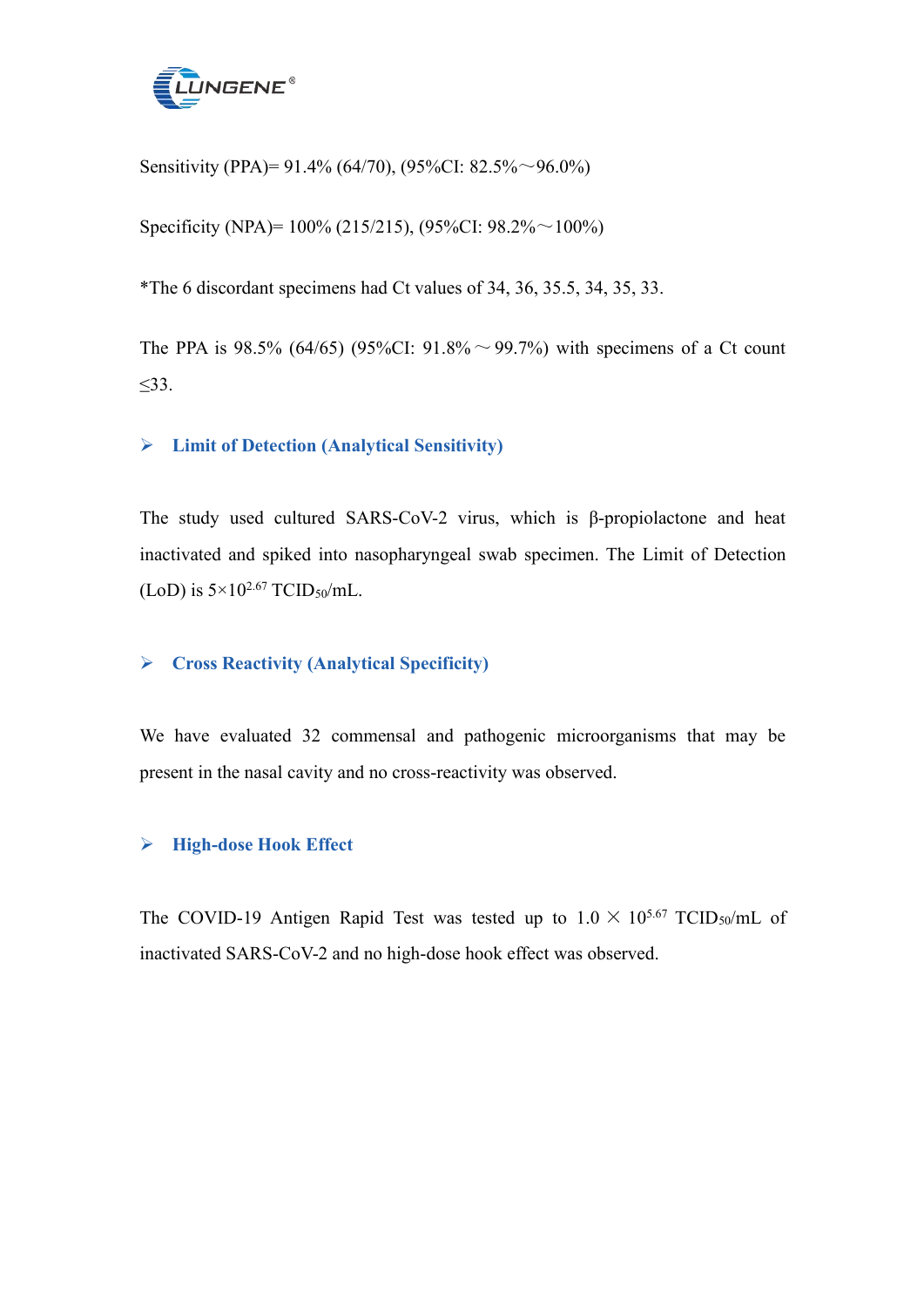

# COVID-19/Influenza A+B Antigen Combo Rapid Test

## **Intended Use**

Influenza (Flu) is a contagious respiratory illness caused by influenza viruses. It can cause mild to severe illness. Serious outcomes of flu infection can result in hospitalization or death. COVID-19 is an acute respiratory infectious disease and people are generally susceptible. Symptoms of respiratory viral infection due to SARS-CoV-2 and influenza can be similar.

The COVID-19 / Influenza  $A+B$  Antigen Combo Rapid Test is a lateral flow immunoassay intended for the qualitative detection of SARS- CoV-2, influenza A and influenza B viral nucleoprotein antigens in nasopharyngeal swab from individuals suspected of respiratory viral infection consistent with COVID-19 by their healthcare provider.

### **Performance Characteristics**

### **Clinical Performance**

283 nasopharyngeal swabs were detected by COVID-19 Antigen Rapid Test and the RT-PCR. Summary of the performance of COVID-19/Influenza A+B Antigen Combo Rapid Test compared to RT-PCR:

| Virus       | <b>Sensitivity</b>         | <b>Specificity</b>            |
|-------------|----------------------------|-------------------------------|
| Influenza A | $88.5\%$ (46/52),          | $100\%$ (231/231),            |
|             | 95\%CI: 77.0\%\times\95\%  | $95\%$ CI: $98.4\%$ ~ $100\%$ |
| Influenza B | $84.4\%$ (38/45),          | 99.6% (237/238),              |
|             | $95\%$ CI: 71.2\% - 92.3\% | 95%CI: 97.7%~99.9%            |
| SARS-CoV-2  | $91\% (71/78),$            | $100\%$ (205/205),            |
|             | 95\%CI: $82.6\%~95.6\%$    | $95\%$ CI: $98.2\%$ ~ $100\%$ |